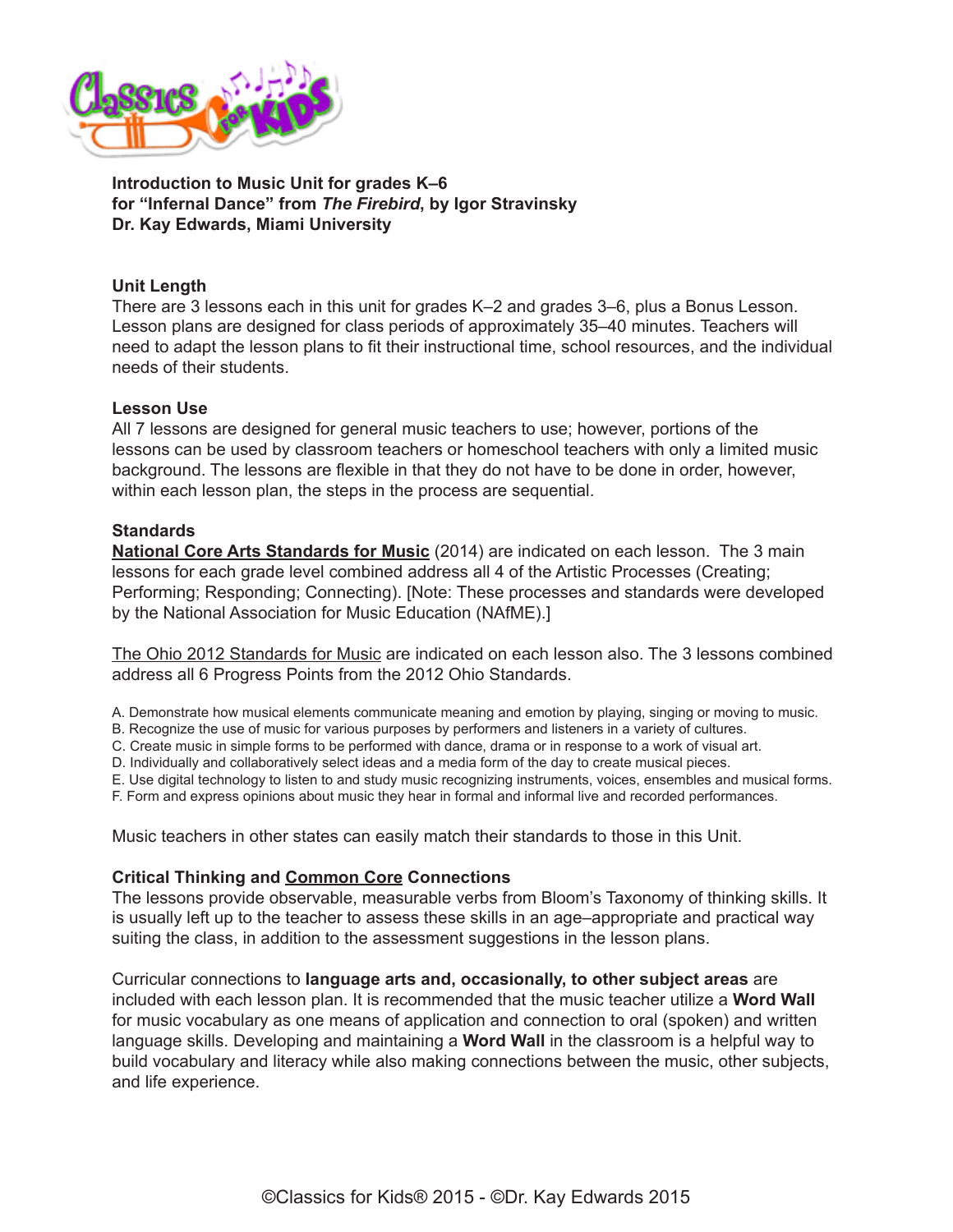

# **Other Connections and Differentiation of Instruction**

Connections to other subject areas are paired with a variety of creative hands-on, tactile, and kinesthetic experiences as students develop a wide range of concepts and skills. In addition to language arts and stories/legends, the other art form of ballet or creative movement /dance are incorporated into this set of lessons inherently. The set of three lessons were constructed to provide instruction for the three major types of learners, identified by learning theorists Barbe and Swassing: (1) visual, (2) aural/oral, and (3) tactile/kinesthetic learners.

Through active engagement with the music, most of the students will have opportunities to explore "body, mind, and 'heart'" – the emotion of music and a way of expressing its elements.

### **Other Learning Theorist Influences for this Collection**

Harvard researcher Howard Gardner's Theory of Multiple Intelligences identifies music as a distinctly separate type of intelligence all learners are likely to have or utilize in learning and suggests that, among the multiple intelligences, music may be the first to emerge in an individual.

The activities in this set of lessons also address the three domains of learning identified by Benjamin Bloom: (1) cognitive, (2) affective (expressing emotion and feeling), and (3) psychomotor. Certainly, the technique of active, experiential learning is one described as most meaningful by a majority of effective practitioners and researchers alike.

The work of Jean Piaget identifies developmental stages of young children: sensorimotor (birth–2 years old); preoperational (2–7 years old); concrete operational (7–11 years); formal operational (11–14 years). Of these, the preoperational and concrete operational stages are the children for whom this collection is most developmentally appropriate (Kindergarten through 6th grade). In these stages, children learn to use language to construct learning, and learn best from concrete objects; listening, in this case, should be paired with concrete experiences through playing instruments, moving, analyzing and describing, creating of some kind (improvising, arranging, or composing), and relating the learning thematically to other subject areas.

Lev Vygotsky's theory about the interaction of a learner with others and the concept of scaffolding new learning upon previous experience is another social learning model influence for this collection, as is the work of Mildred Parten, who in the 1920s identified a hierarchical types of social play in young children that is viable to this day. The spirit of the work of Maria Montessori reminds us to allow young children to explore independently with guidance from the teacher, who is more of a facilitator to help the individual child be a self-directed learner.

Jerome Bruner, credited with the idea of a *spiral curriculum* in which concepts and skills are revisited in successive years, is highly influential in the lesson guides, which return to the same musical elements but in more sophisticated ways. His stages of sequential learning labeled as enactive (using physical action), iconic (using pictures as representation), and symbolic (using symbols, as with standard music notation) provided a model for applying Bruner's principles to music instruction.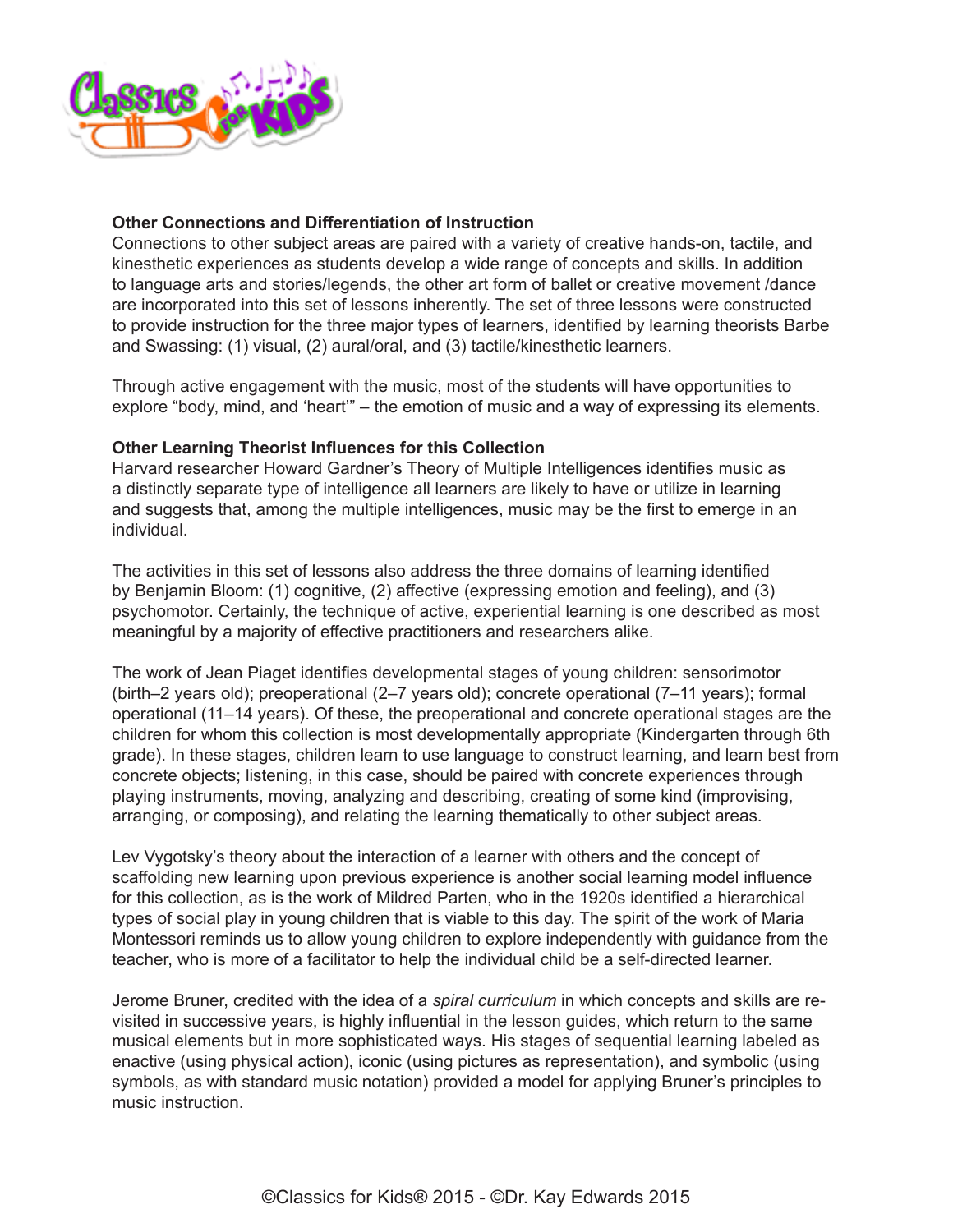

## **Overview of Lessons for "Infernal Dance"**

Conceptual Learning and Objectives/Outcomes (student learning outcomes or behavioral objectives) are indicated on each lesson. Over the 3 lessons, the Concept Areas of Rhythm, Form, and Expression are used. Skills developed over the 3 lessons are Moving, Listening, Analyzing, Performing, Creating, and Relating music to other subject areas such as dance/ ballet, storytelling, patterns/structure, and dramatizing.

The lessons for Stravinsky's "Infernal Dance" for grades K–2 are:

| Lessons #1 & #2: | <b>Show Part of a Musical Story by Dancing!</b> |
|------------------|-------------------------------------------------|
| Lesson #3:       | <b>Ballet and Orchestra</b>                     |

The lessons for Stravinsky's "Infernal Dance" for grades 3–6 are:

| Lessons #1 & #2:        | <b>Dancing Drama</b>                           |
|-------------------------|------------------------------------------------|
| Lesson #3:              | <b>Performance Mediums</b>                     |
| <b>Bonus Lesson #4:</b> | "Finale" of The Firebird - Sing & Play A Theme |

The length of the *Classics for Kids, Vol. 2* recording for this work is 4 minutes and 17 seconds.

### **Prior Knowledge**

It is helpful for students to have had prior experience moving to different kinds of music while using their gross and fine motor skills; looking and listening for patterns of sound; listening to and dramatizing a story.

### **Other prior knowledge could include:**

• experience with dancing to a story

• experience with the elements (or "parts") of music: rhythm; pitch; expression; form;

harmony/texture; tone color/timbre

### **Materials and Equipment**

Each lesson indicates the required materials and equipment. Whenever playing a recording, it is important to have a high-quality sound system and use a high-quality recording. The Classics [for Kids CD](https://secure2.convio.net/cpr/site/Ecommerce/1029952731?VIEW_PRODUCT=true&product_id=1080&store_id=1101) or [website with free Naxos audio files](http://www.classicsforkids.com/music/hearthemusic.php?id=32) are very helpful in this regard, but your playback equipment is equally important. It should be better than that from a typical computer's speakers. Special Note: Any indications for the recording time (minutes:seconds) may vary slightly on different playback systems.

### **Instructional Plans (Lesson Plans)**

Each lesson plan has been designed specifically for the grade level span, although music teachers may have to adapt portions of each plan. All of the types of activities in the plans have been "teacher-tested" (or are currently being tested) and are easy-to-follow, set up in a format similar to many music series textbooks. Step-by-step guidelines are given under the "Sequence" portion of each lesson. Bear in mind that some external website resources may change periodically, or be no longer available.